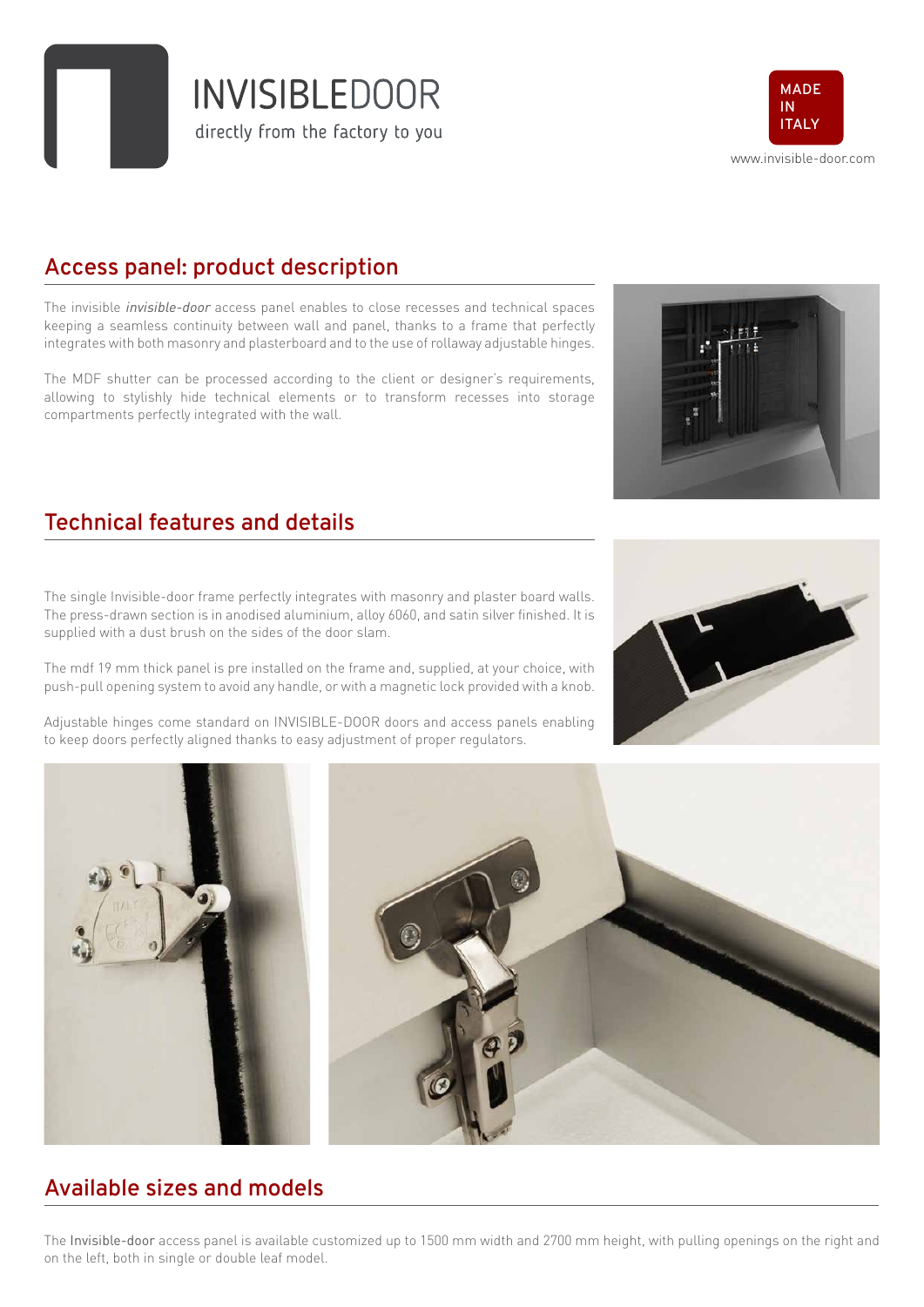



## **Access panel: door panel and frame sizes**



Maximum overall sizes on the outer side of the frame (cavity wall needed) are **+5 cm** in width and **+5 cm** in height, compared with the door sizes.

Ex: if you choose a door with the sizes of **40 x 60 cm**, the frame overall (cavity wall needed) will be **45 x 65 cm.**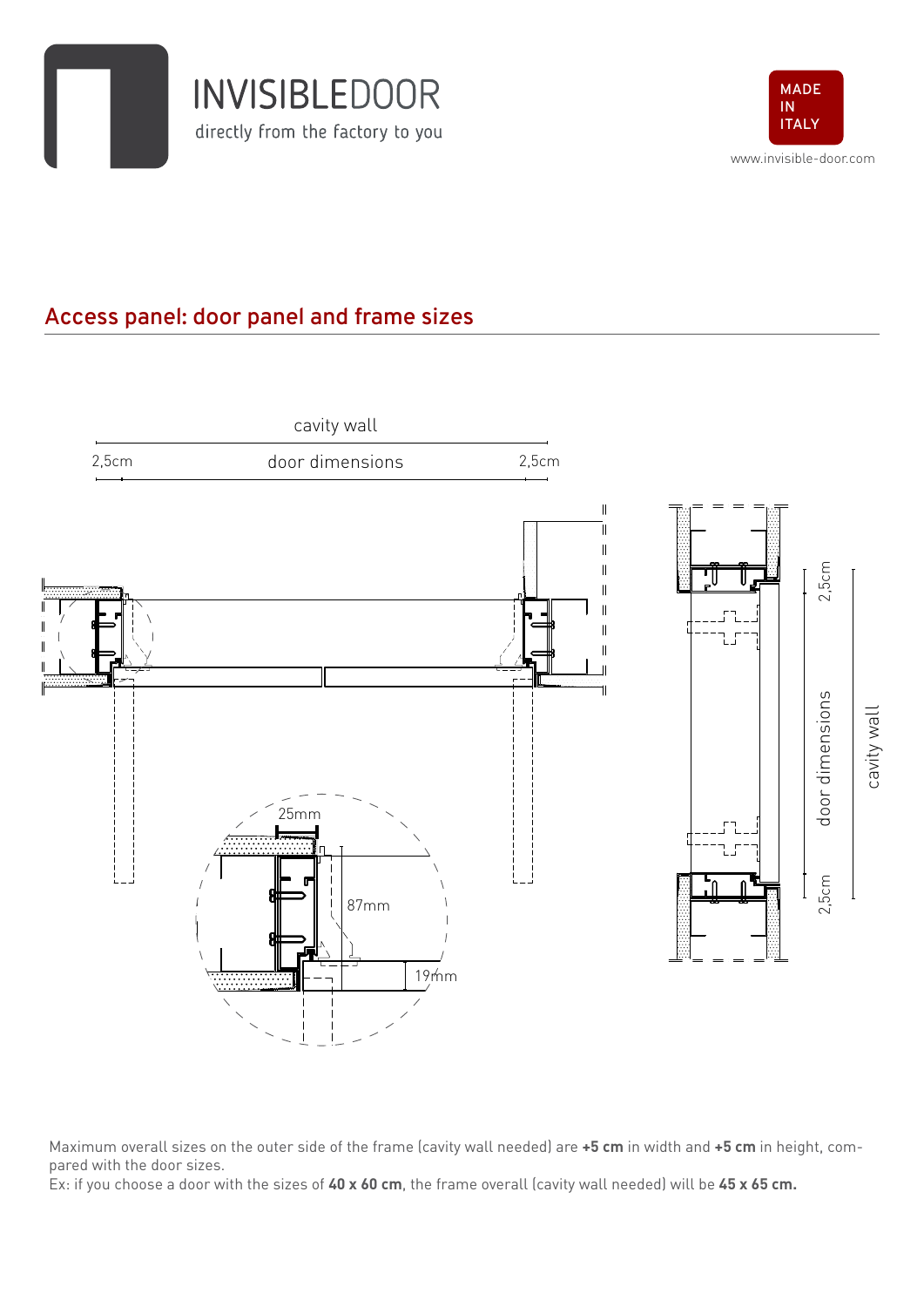



## **Access panel: installation instructions - plasterboard**



· Insert in the wall space the door complete with door panels "**B**" already assembled on the frame "**A**", taking care of respecting the plumb line and alignment in all directions.

· Fix the frame anchoring it directly to the plasterboard "**C**" using specific sheet metal screws.

· If the plasterboard wall has already been finished, screw the frame on the internal side keeping the doors opened (**figure 1**).

· Place the gauze and filler carefully on the attachments between the masonry and the aluminium frame.